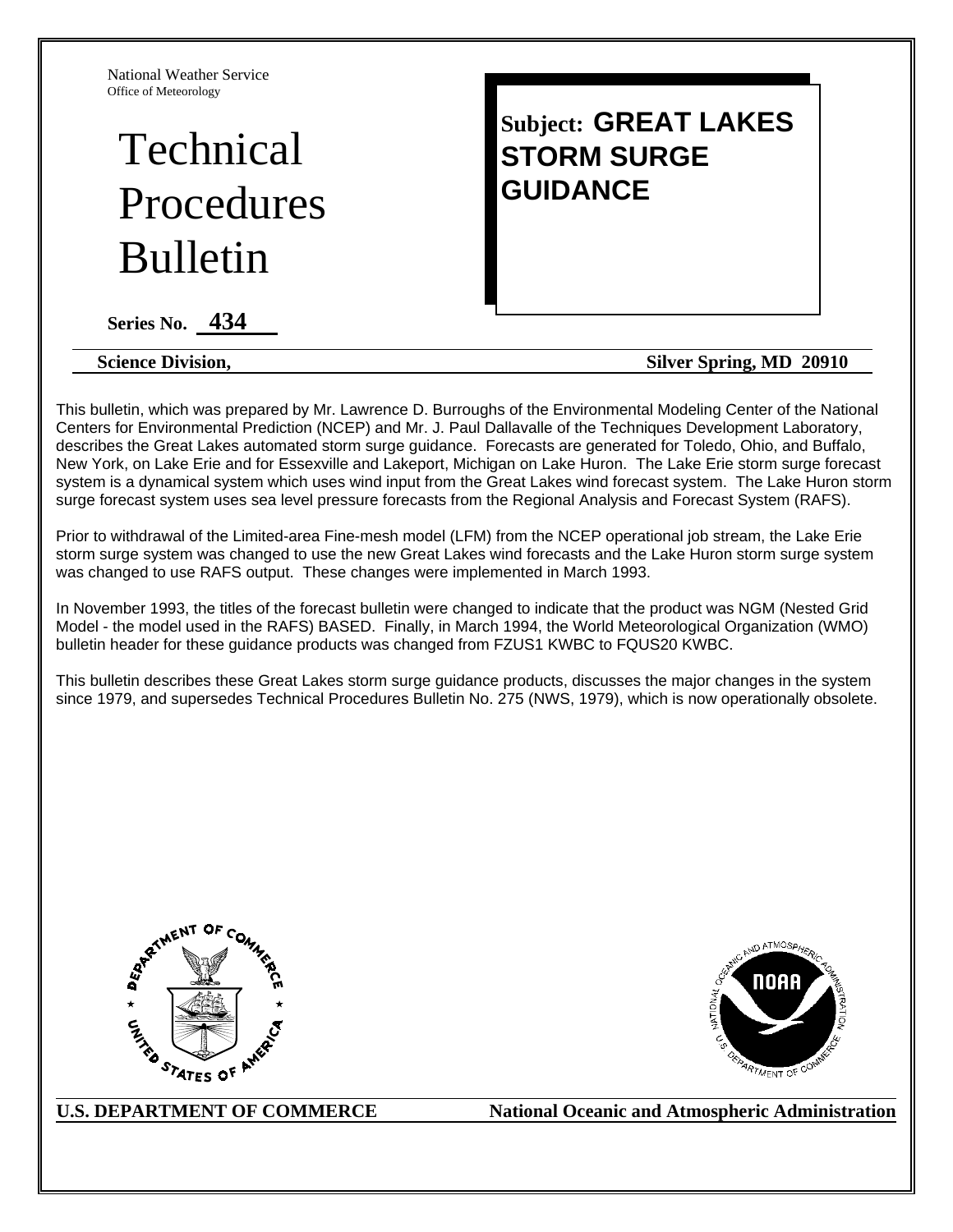# GREAT LAKES STORM SURGE GUIDANCE1

# by L. D. Burroughs<sup>2</sup> and J. P. Dallavalle<sup>3</sup>

## **1. INTRODUCTION**

Abnormal water levels can cause serious problems on the Great Lakes particularly Lakes Erie and Huron. Lake levels above normal cause flooding, while below normal lake levels cause navigational problems. In 1969, at the request of the National Weather Service (NWS) Eastern Region, the Techniques Development Laboratory (TDL) developed an automated, statistical storm surge forecast guidance system for Buffalo and Toledo on Lake Erie (Richardson and Pore 1969), and in 1977 a similar system was developed for Essexville and Lakeport on Lake Huron (NWS 1977). The locations of these four cities are shown in Fig. 1.

In 1979, the system for Lake Erie was changed from a statistical to a dynamical system (Schwab 1978 and Richardson and Schwab 1979). In 1983, the Lake Erie guidance was extended from the 36-h out to the 48-h projection.

Richardson and Schwab (1979) determined that the use of multiple equation sets caused the statistical storm surge forecasts to have spurious oscillations. They remedied the problem by computing the water level fluctuations for each 6-h interval between 01- and 48-h and determining which interval had the largest difference (highest or lowest) They recomputed the water levels by using the equation set that produced the greatest difference, applying it with forecast values of pressure from the numerical model to get forecast water levels at 6-h intervals, and interpolating between the 6-h water levels to get the hourly water levels during the 01-h to 48-h forecast period. In early 1981, a similar procedure was implemented for the Lake Huron storm surge forecasts.

Before June 1987, the Lake Huron storm surge forecasts were transmitted only when the absolute value of a surge height was  $\geq 1.0$  ft during a 48-h forecast period. For 48-h forecast periods, when the absolute value of the peak storm surge height was less than 1.0 ft, only the maximum and minimum storm surge heights were transmitted. In June 1987, the program was changed so that all the Lake Huron storm surge forecasts were transmitted regardless of their value.

Prior to withdrawal of the Limited-area Fine-mesh model (LFM) (Newell and Deaven 1981) from the NCEP operational job stream, the Lake Erie storm surge system was changed to use the new Great Lakes wind forecasts (Burroughs and Dallavalle 1995), and the Lake Huron storm surge system was changed to use Regional Analysis and Forecast System (RAFS) output (NWS 1985). These changes were implemented in March 1993.

In November 1993, the titles of the forecast bulletin were changed to denote that the product was NGM BASED. Finally, in March 1994, the World Meteorological Organization (WMO) bulletin header for these guidance products was changed from FZUS1 KWBC to FQUS20 KWBC.

## **2. METHODS**

Completely separate methods are used to forecast storm surges on the two lakes. An impulse response function method (Schwab 1978), developed by the Great Lakes Environmental Research Laboratory, is used to make storm surge forecasts for Toledo, Ohio, and Buffalo, New York. In contrast, the forecast approach for Lake Huron is statistical and is in the form of single station regression equations, i.e., separate equations were derived for each location.

#### **3. DEVELOPMENT AND DEFINITIONS**

#### **a. Storm Surge Heights (Predictand)**

Hourly storm surge heights were calculated by subtracting the monthly mean of the lake level from hourly lake levels which

<sup>&</sup>lt;sup>1</sup>OPC Contribution No. 105

<sup>&</sup>lt;sup>2</sup>National Centers for Environmental Prediction, NWS, Washington, D.C. 20233

<sup>&</sup>lt;sup>3</sup>Techniques Development Laboratory, NWS, SSMC2, Silver Spring, MD 20910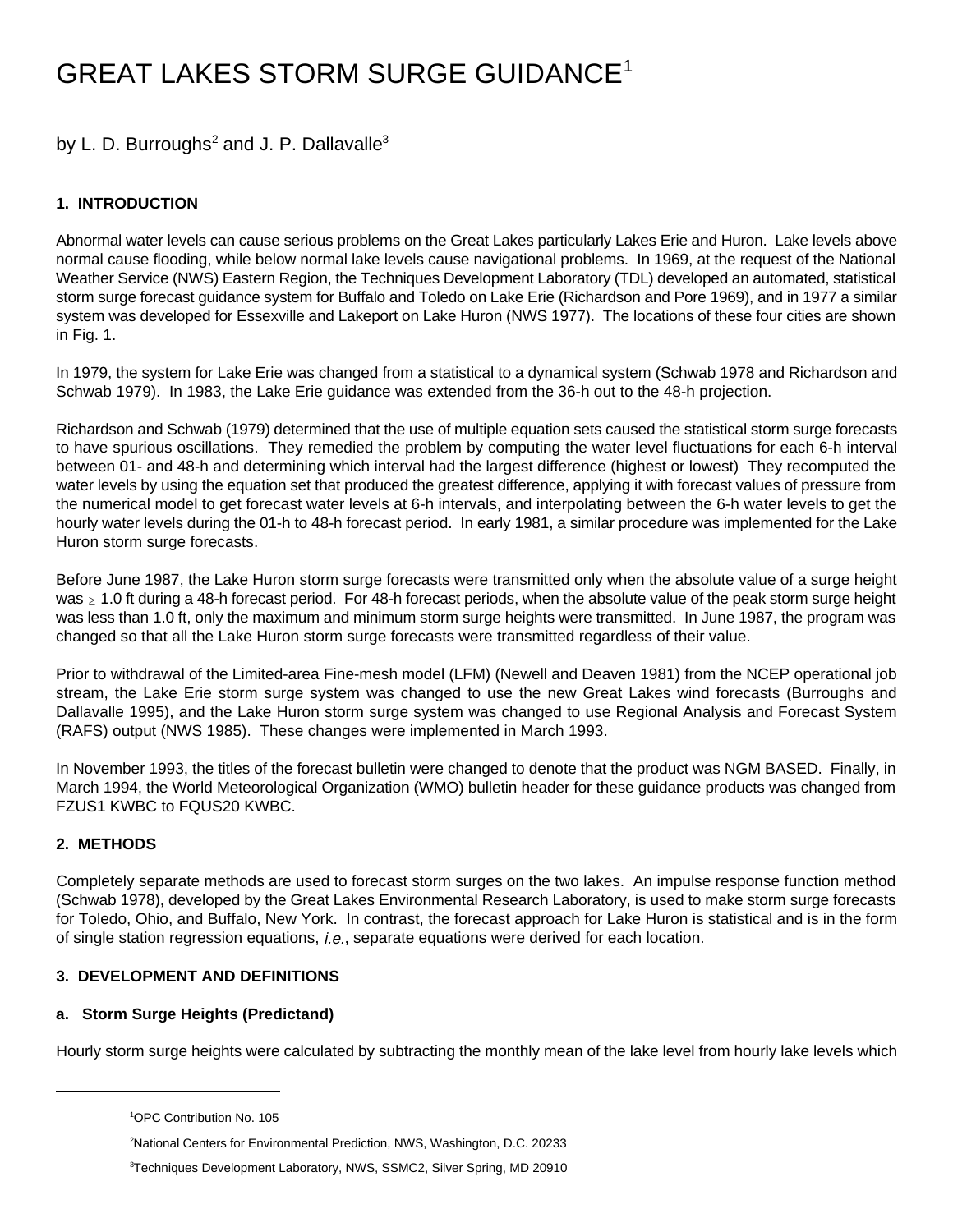were measured by the U.S. Lake Survey gages at the four locations. The storm surge height is the meteorologicallygenerated lake level fluctuation which does not include long-range fluctuations due to precipitation.

On the average, Buffalo and Toledo experience about five storm surges a year where the magnitude of the surge is  $\geq 3$  ft (Pore et al. 1975). On the Saginaw Bay at Essexville, surges of these magnitudes occur about once every 2 years. Lakeport experiences much smaller surges than those on Saginaw Bay or on Lake Erie. A storm surge with a magnitude of > 2 ft occurs about once every 2 years at Lakeport. Storm surges are especially pronounced on Lake Erie because of its shallow depth and geographical orientation.

#### **b. Predictors**

Wind forecasts for Lake Erie (Burroughs and Dallavalle 1995) and uninflated wind forecasts for Buffalo and Toledo (Miller 1993) are the predictors in the Lake Erie response function method. The storm surge predictors for Essexville and Lakeport are RAFS sea-level pressure forecasts at RAFS Grid-B points (mesh length of 190 km) surrounding Lake Huron.

#### **c. Equation Development**

#### 1) Dynamical

The dynamical method uses impulse response functions to calculate the storm surge height. The surge at a given time is calculated as a weighted sum of forcing terms during some period before the specified time, i.e.,

$$
h_k = \sum_{i=1}^{m} \sum_{j=1}^{n} \vec{g}_{ij} \cdot \vec{\tau}_{ik}
$$
 (1)

Here the surge height at time k is h<sub>k</sub>,  $\vec{g}_{ij}$  is the water level response at time j due to an impulse from forcing station i,  $\vec{\tau}_{ik-j}$ is the forcing function at station i and time k-j, m is the number of forcing stations, and n is the length of the response function. The forcing function is calculated as

$$
\vec{\tau}_{ij} = c |\vec{V}_{ij}|\vec{V}_{ij} ,
$$

where  $\vec{V}_{ij}$  is the wind vector at station i and time j, and c is a dimensionless constant, 4x10  $\cdot$  .

The response functions  $\vec{g}_{ij}$  were calculated by means of a linear finite difference numerical model of Lake Erie described by Schwab (1978). To take into account hourly changes in the forcing function, the response functions are recorded as hourly values. Richardson and Schwab (1979) determined that a 36-h response function was sufficient for Lake Erie Storm surges. Water level responses at Buffalo and Toledo were computed by using forcing at four wind forecast points: two over lake points and the Buffalo and Toledo airports. Forcing functions for storm surge forecasts are calculated according to (2) with hourly winds interpolated from the 6-h forecasts over Lake Erie (Burroughs and Dallavalle 1995) and the 6-h uninflated surface wind forecasts at Buffalo and Toledo (Miller 1993). This method gives more accurate storm surge forecasts than the statistical method which was formerly used on Lake Erie (Richardson and Schwab 1979). 2) Statistical

This method was developed by Richardson and Pore (1969), and its applications on Lake Huron were implemented in 1977 (NWS 1977). It was modified according to the method developed in Richardson and Schwab (1979) and implemented in 1981. Hourly water level deviations from the monthly mean at Essexville and Lakeport (storm surges) were correlated with 6-h mean sea level pressure analyses interpolated to a set of LFM grid point positions surrounding Lake Huron. A screening correlation program (Miller 1958) was used to find the best predictors of storm surges. The regression equations have the form

$$
h_{kl} = A_{ol} + \sum_{j=1}^{n} A_{jl} P_{jl} \tag{3}
$$

where  $h_{ki}$  is the storm surge height at time k and projection I,  $A_{ki}$  is a constant for each I,  $A_{li}$  are regression coefficients for each predictor j and projection I,  $P_{ii}$  are sea level pressures at selected LFM grid points for projections tau and tau-1, k is 0, 1, 2, 3, 4, or 5 hours before the tau or tau-1 being used or the lag time of a given water level equation, and n is the number of predictors in each equation. A set of 12 water level forecast equations (six for projection tau and six for projection tau-1) were derived for Essexville and another set for Lakeport. The first subset of six equations uses pressures for projection tau. The second subset of six equations uses pressures that are lagged 6-h at tau-1. They are applied with RAFS output at each 6-h projection from 6- to 48-h and give hourly water level values from -05- to 48-h. Then the equation pair that predicts the

**(2)**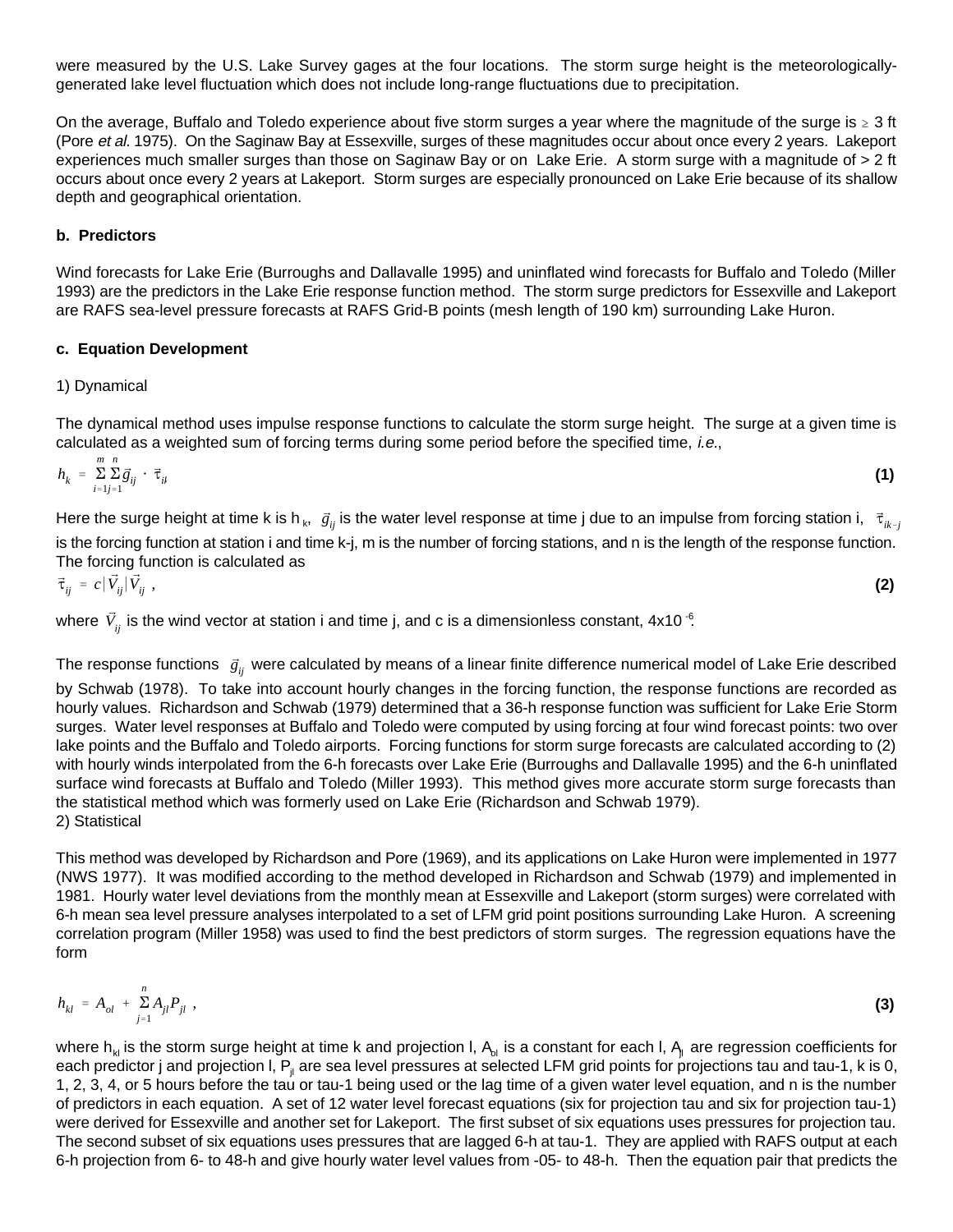greatest water level fluctuation (positive or negative) between projections tau and tau-1 during the 48-h forecast period is used to recompute all the water level values. For example, suppose  $h_{k=3, l=24} - h_{k=3, l=18}$  gives the largest water level fluctuation. The difference is divided by 6 and added successively to h<sub> $k=3,l=18$ </sub> to give water level values at the intervening hours between  $l = 18$  and  $l = 24$ . This is done for each tau from 6- to 48-h and removes any spurious oscillations that may occur when using all six pairs of water level equations for each tau.

#### **4. MESSAGES AND SCHEDULES**

The Great Lakes storm surge forecasts are transmitted as the FQUS20 bulletin on the Domestic Data Service of the Family of Services and as the NMCMRPESS product on AFOS. An example is shown in Fig. 2. The bulletin is available at approximately 0500 and 1700 UTC daily and may be obtained on AFOS by typing: **NMCMRPESS** 

The bulletin contains hourly storm surge forecasts from 01- to 48-h for Buffalo, Toledo, Essexville, and Lakeport. The bulletin is divided into two parts: LAKE ERIE NGM BASED STORM SURGE FORECAST and LAKE HURON NGM BASED STORM SURGE FORECAST. Each part also gives the maximum (max) and minimum (min) of the forecasted storm surges for each city.

## **5. OPERATIONAL CONSIDERATIONS**

The effects of ice cover on Great Lakes storm surges were not considered in the development of either of the forecast methods. Hence, there may be times when strong winds over Lake Erie, Lake Huron, and Saginaw Bay suggest large storm surges, but if the lake surfaces are frozen, the surges may not occur. Therefore, the forecaster who uses these techniques as guidance may have to modify the forecasts during times when Lake Erie, Saginaw Bay, or the southwestern portion of Lake Huron is frozen.

#### **a. Lake Erie Forecasts**

In the developmental sample, the storm surges at Buffalo tended to be higher than normal. Thus, when the prediction method was tuned by choosing appropriate drag coefficients, the peak surges were suppressed somewhat. As a consequence, the peak positive surges at Buffalo tend to be under forecast (Richardson and Schwab 1979). The accuracy of the method is also directly affected by the accuracy of the wind forecasts. Forecasters may have to modify the storm surge guidance when the wind forecasts are in doubt.

#### **b. Lake Huron Forecasts**

The regression equations used to make the forecasts are dependent on the behavior of the NGM output. When the forecaster has reason to believe that the NGM is not performing properly for a given situation, the automated guidance should be modified accordingly. For example, if a trough or front has intensified or accelerated more than predicted by the model, corresponding changes to the guidance should be considered. Specific localized conditions and mesoscale features detected by real-time, ground-based or satellite observations also should be taken into account.

#### **6. REFERENCES**

Burroughs, L. D. and J. P. Dallavalle, 1995: Great Lakes wind and wave guidance. Technical Procedures Bulletin No. ???, National Weather Service, NOAA, U.S. Department of Commerce, 11 pp. [Available from Office of Meteorology, NWS, SSMC2, Silver Spring, MD 20910]

Miller, D. T., 1993: NGM-based MOS wind quidance for the contiguous United States. Technical Procedures Bulletin No. 399, National Weather Service, NOAA, U.S. Department of Commerce, 19 pp. [Available from Office of Meteorology, NWS, SSMC2, Silver Spring, MD 20910]

Miller, R. G., 1958: The screening procedure. A statistical procedure for screening predictors in multiple regression, Part II. Studies in Statistical Weather Prediction, Contract No. AF19 (604) - 1590, Travellers Weather Research Center, Hartford, Conn., edited by B. Shorr, 86-95.

National Weather Service, 1977: Storm surge forecasts for Essexville and Lakeport, Michigan. Technical Procedures Bulletin No. 186, NOAA, U.S. Dept. of Commerce, 6 pp. [Obsolete]

......., 1979: Storm surge forecasts for Lake Erie and Lake Huron. Technical Procedures Bulletin No. 275, NOAA, U.S.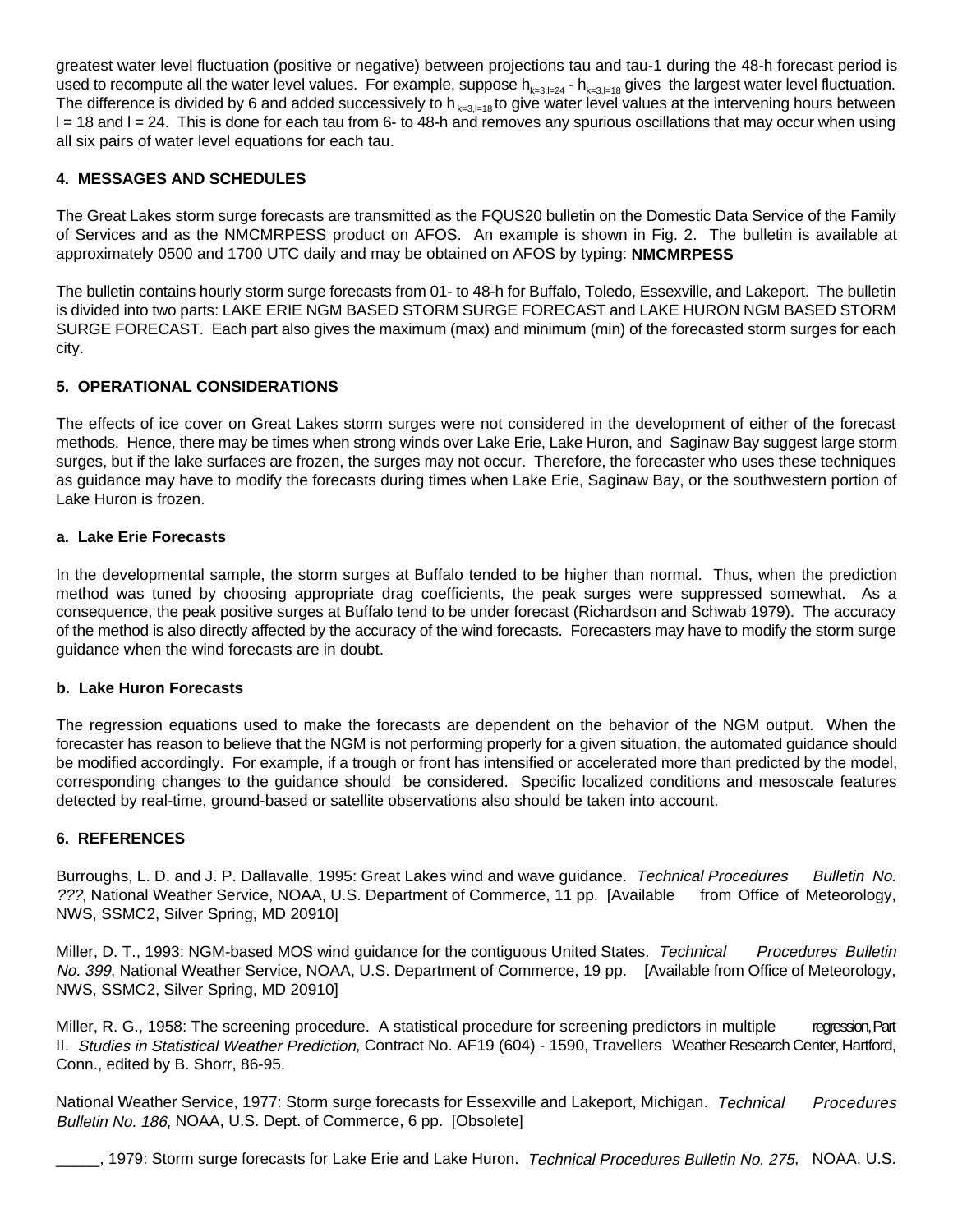#### Department of Commerce, 6 pp. [Obsolete]

., 1985: The Regional Analysis and Forecast System (RAFS). Technical Procedures Bulletin No. 345, NOAA, U.S. Department of Commerce, 7 pp. [Available from Office of Meteorology, NWS, SSMC2, Silver Spring, MD 20910]

Newell, J. E., and D. G. Deaven, 1981: The LFM-II Model--1980. NOAA Technical Memorandum NWS NMC-66, NOAA, U.S. Department of Commerce, 20 pp. [Available from Environmental Modeling Center, NCEP, NOAA Science Center, U.S. Department of Commerce, 20 pp. [Available from Environmental Modeling Temple Hills, MD 20748]

Pore, N. A., H. P. Perrotti, and W. S. Richardson, 1975: Climatology of Lake Erie storm surges at Buffalo and Toledo. NOAA Technical Memorandum NWS TDL-54, NOAA, U.S. Department of Commerce, 27 pp. [Available from Techniques Development Laboratory, NWS, SSMC2, Silver Spring, MD 20910]

Richardson, W. S. and N. A. Pore, 1969: A Lake Erie storm surge forecasting technique. ESSA Technical Memorandum WBTM TDL 24, ESSA, U.S. Department of Commerce, 23 pp.

Richardson, W. S. and D. J. Schwab, 1979: Comparison and verification of dynamical and statistical Lake Eriestom surge forecasts. NOAA Technical Memorandum NWS TDL-69, NOAA, U.S. Department of Commerce, 19 pp. [Available from Techniques Development Laboratory, NWS, SSMC2, Silver Spring, MD 20910]

Schwab, D. J., 1978: Simulation and forecasting of Lake Erie storm surges. Mon. Wea. Rev., **106**, 1476- 1487.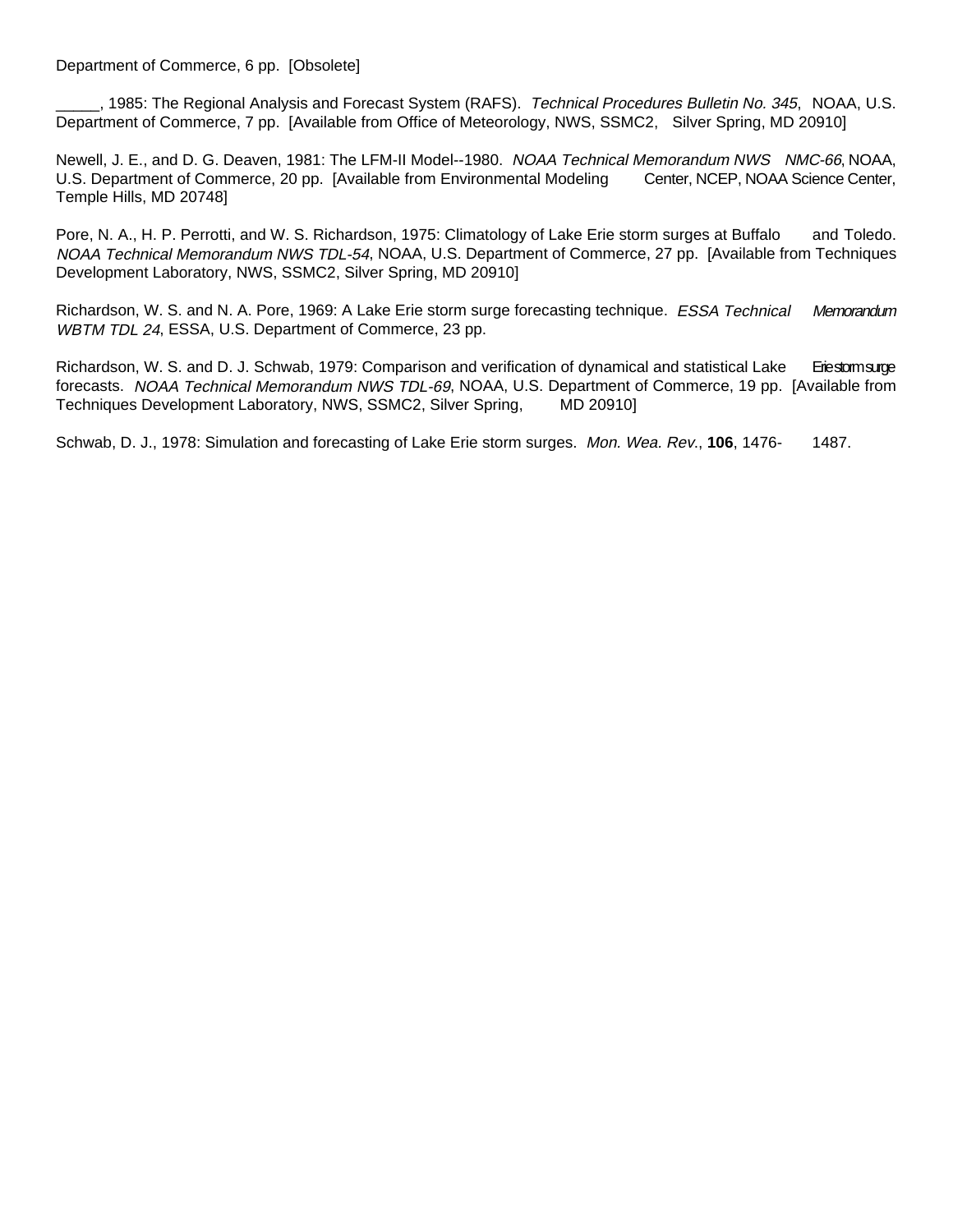

Figure 1 - Locations of Sites for FOUS Bulletins